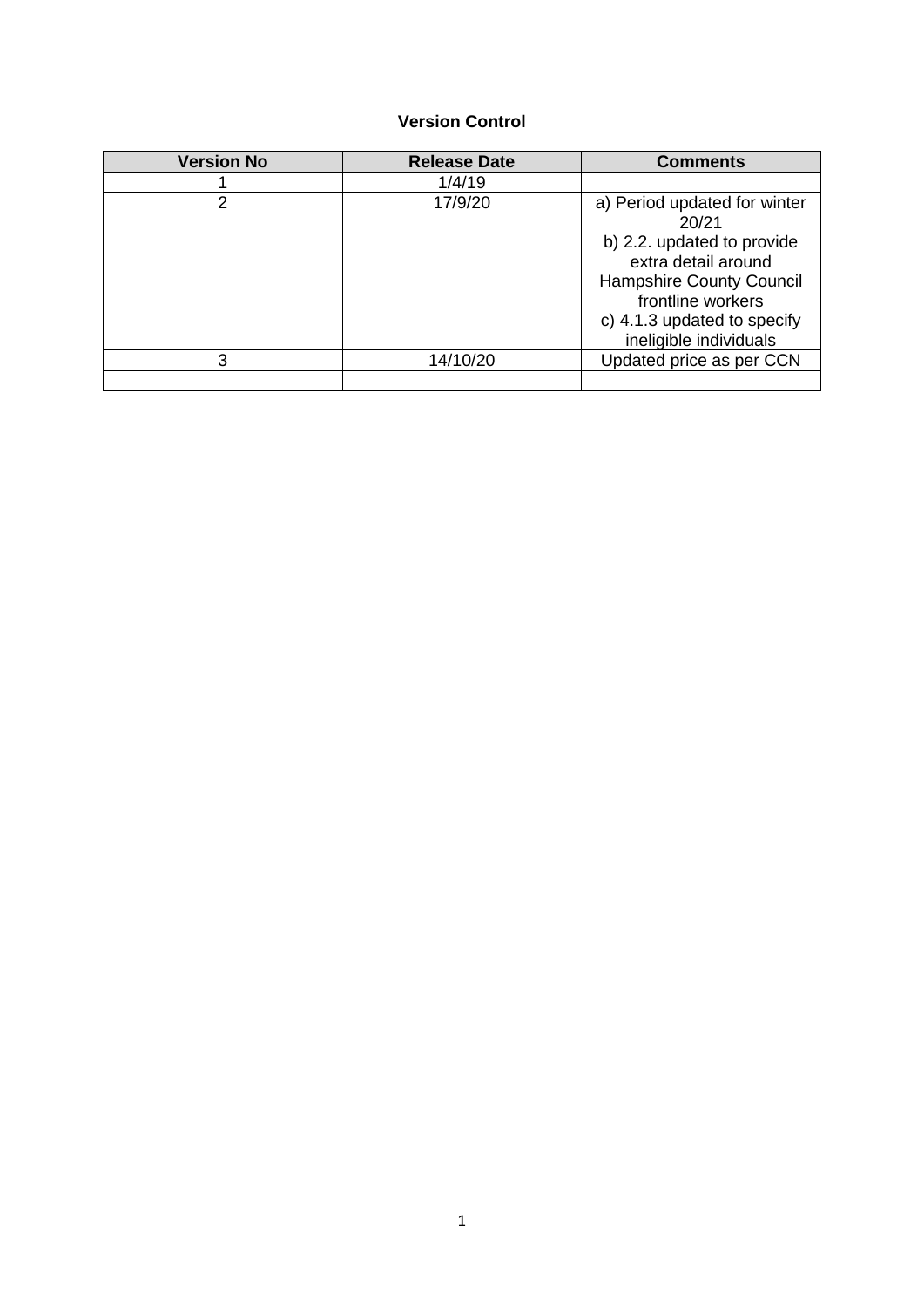### **SERVICE SPECIFICATION**

#### *All subheadings are for local determination and agreement.*

| Service Specification No. | Final                                                      |
|---------------------------|------------------------------------------------------------|
| Service                   | Provision of Influenza Immunisation in Community           |
|                           | Pharmacies and General Practice by voucher for qualifying  |
|                           | Hampshire County Council staff.                            |
| Period                    | $1st$ September 2020 - 28 <sup>th</sup> February 2021.     |
|                           | The service is commissioned annually. Future periods of    |
|                           | service provision will be determined on a yearly basis and |
|                           | details of this will be shared as soon as possible.        |
| Date of Review            | $n/a$ .                                                    |

## **1. Introduction and Context**

- 1.1 This Service will increase the provision of and access to seasonal influenza immunisation for eligible employees of Hampshire County Council. In particular, the **quadrivalent seasonal** influenza vaccine that the Joint Committee on Vaccinations and Immunisations (JCVI) recommend is issued to frontline health and social care workers.
- 1.2 The provision of a voucher mechanism to eligible Hampshire County Council staff is expected to facilitate flu vaccine uptake, especially among those working with vulnerable/at risk clients. This is to reduce the serious morbidity and mortality of influenza by immunising those who care for individuals who are more likely to have a serious or complicated illness should they develop influenza.
- 1.3 This Service compliments the National Season Influenza Immunisation Programmes which targets those cohorts that are in the agreed clinical at risk groups.
- 1.4 The aims and objectives of this Service are to:
	- Increase uptake of the influenza vaccine in Hampshire County Council employees deemed eligible by their Employer (defined as those presenting with a printed HCC branded voucher)
	- Improve access to the influenza vaccine
	- Promote awareness of the vaccination programmes
	- Improve public health by decreasing infection across the population

### **2. Hampshire County Council Strategic Aims and Priorities and Outcomes**

### **2.1 Strategic Aims and Priorities**

HCC Strategic Aims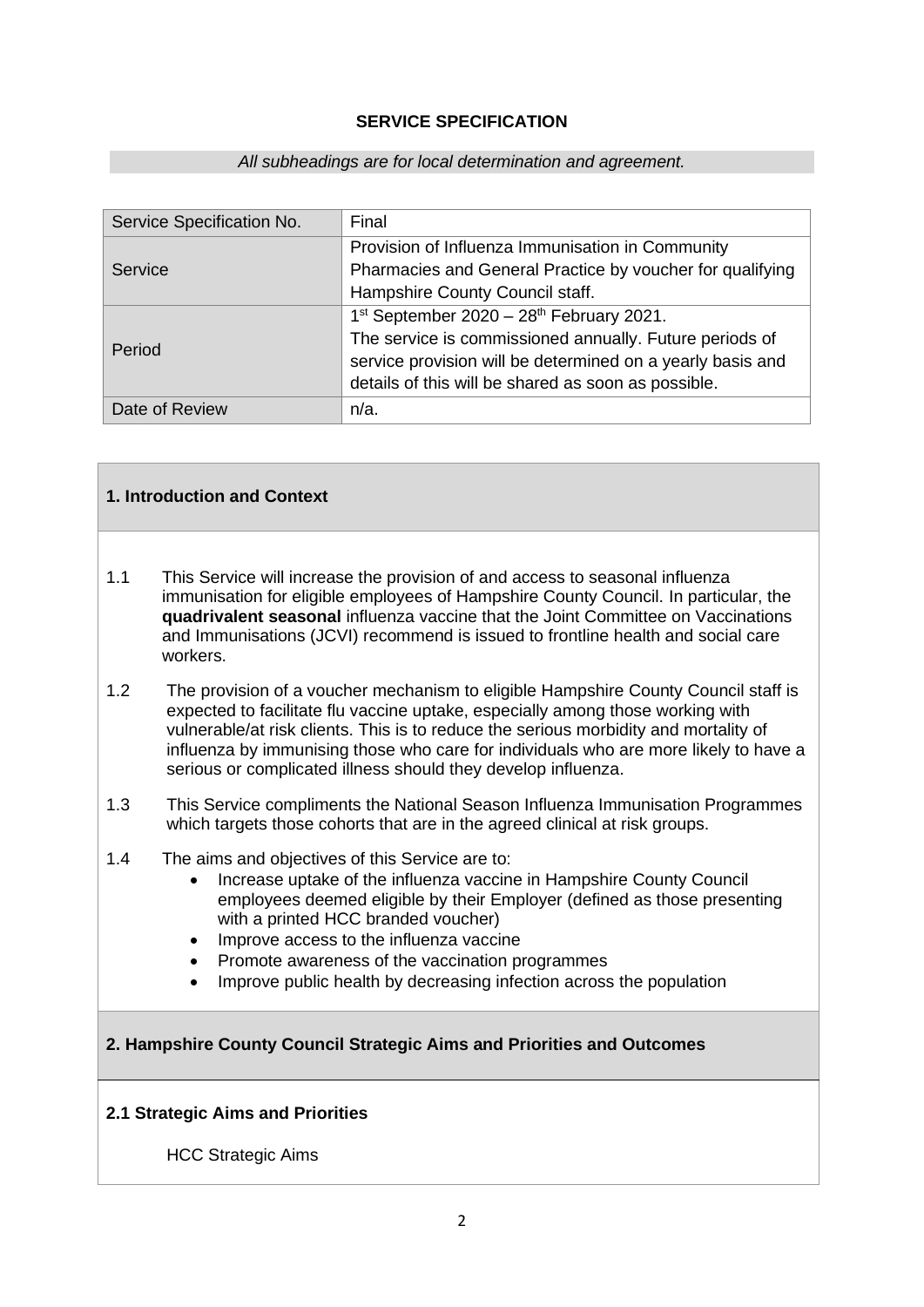| Hampshire maintains strong and sustainable economic growth and prosperity                                                                       |
|-------------------------------------------------------------------------------------------------------------------------------------------------|
| We will achieve this by:<br>• Attracting increased inward investment and promoting Hampshire's global                                           |
| competitiveness                                                                                                                                 |
| • Improving Hampshire's connectivity<br>• Supporting businesses to start and grow, helping to create more jobs                                  |
| • Helping people into work and to develop and maintain skills                                                                                   |
| • Planning and delivering appropriate development                                                                                               |
| People in Hampshire live safe, healthy and independent lives<br>We will achieve this by:                                                        |
| • Enabling children and young people to get a good start in life                                                                                |
| • Supporting people to live independently in their own homes                                                                                    |
| • Meeting people's eligible, statutory needs - ensuring people are cared for in<br>the right place, for the right time and at appropriate cost  |
| • Working to overcome inequalities                                                                                                              |
| • Contributing to keeping you safer                                                                                                             |
| People in Hampshire enjoy a rich and diverse environment                                                                                        |
| We will achieve this by:<br>• Enhancing and protecting Hampshire's heritage and culture                                                         |
| • Conserving and using natural resources efficiently                                                                                            |
| • Protecting and improving Hampshire's environment and quality of life<br>• Enabling people to live healthy lifestyles, and to access and enjoy |
| Hampshire's countryside                                                                                                                         |
| • Maintaining the unique character of the county                                                                                                |
| People in Hampshire enjoy being part of strong, inclusive communities                                                                           |
| We will achieve this by:<br>• Making it easy for people to find and access support within the community                                         |
| • Strengthening the role of town and parish councils                                                                                            |
| • Supporting a thriving and diverse voluntary and community sector and body<br>of volunteers                                                    |
| • Working with the Armed Forces and Veterans communities to enhance                                                                             |
| relationships with the local                                                                                                                    |
| 2.2 Service Specific Outcomes                                                                                                                   |
| To have increased the uptake of the seasonal influenza vaccine by eligible                                                                      |
| employees of Hampshire County Council frontline (defined as being a person<br>presenting with an HCC branded voucher).                          |
| To have demonstrably improved vaccination access to (demonstrated by<br>$\bullet$                                                               |
| uptake rates and data)                                                                                                                          |
| To have raised awareness among the broader workforce of flu-vaccination<br>benefits                                                             |
|                                                                                                                                                 |
| 3. Sustainability, Equalities, Social Value and Other Impacts                                                                                   |
|                                                                                                                                                 |
|                                                                                                                                                 |
| 3.1 Sustainability                                                                                                                              |

There are no potential impacts upon sustainability. The period of expected service provision,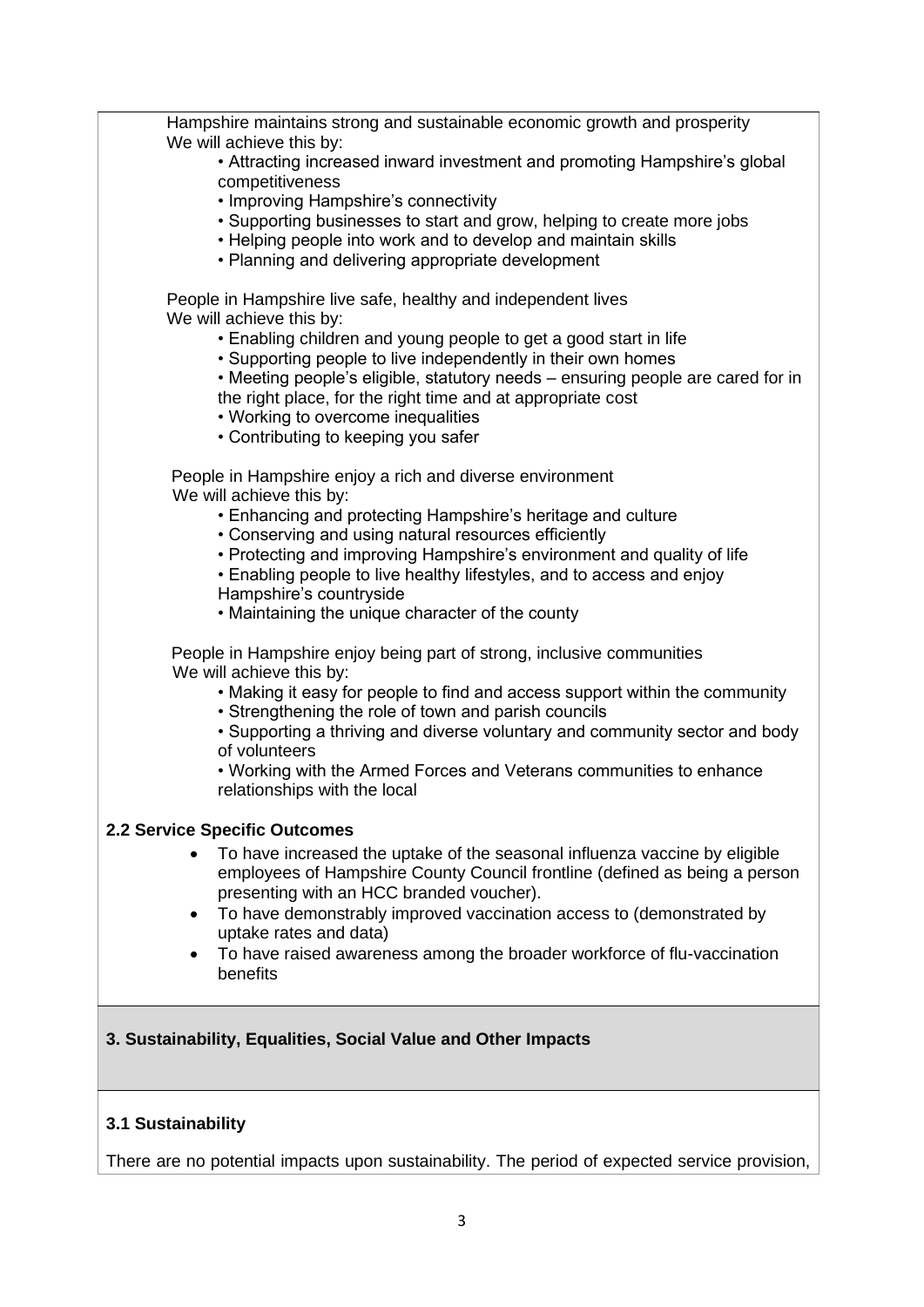demand for and availability (including expiry) of vaccine means this programme of work has a limited longevity so that sustainability over time does not present a risk.

# **3.2 Equalities**

All eligible HCC frontline health and social care employees will be identified by line managers and offered the opportunity to access an influenza vaccination by 'voucher' (further details below). All employees already entitled to obtain free vaccination via NHS subsidised schemes will be expected to do so.

In order to ensure equality of geographical access to the service it is important that as many providers as possible agree to deliver this provision. Where an uneven distribution of participating providers occurs then this may present a barrier to uptake though provision would remain readily available elsewhere.

# **3.3 Social Value**

Vaccination of employees protects them (and their families/household), their vulnerable clients and to a lesser extent the broader population from onward infection. This in turns reduces workforce absence, maintains productivity and populous wellbeing and reduces potential economic burden to business and households. These present social value but with intangible measures.

# **3.4 Other Impacts**

None

# **4. Scope**

# **4.1 Administration and Eligibility**

- 4.1.1. The vaccine will be administered under a locally agreed or private Patient Group Direction (PGD) which allows for administering seasonal influenza vaccines, except those people exempt from or not eligible (under this scheme) for the flu vaccine.
- 4.1.2 Individuals who are eligible to access this service are Hampshire County Council employees who present to the provider with a voucher (printed email indicating 'voucher' with Hampshire County Council logo and line managers signature/initials).
- 4.1.3 The following groups are **not** eligible for the vaccine under the terms of this agreement:
	- **Known severe hypersensitivity to egg products or chicken protein.**
	- **History of true anaphylactic reaction to a dose of influenza vaccine** or to any of its components. This is different for each product. Check Summary of Product Characteristics for details by brand.

These exclusions are set out within the local PGD. If excluded for the reasons above, the individual should be referred back to their employer for a more formal risk assessment to look at the balance of risks through occupational health. This does not necessarily mean that vaccination will not be possible, but it will fall outside the remit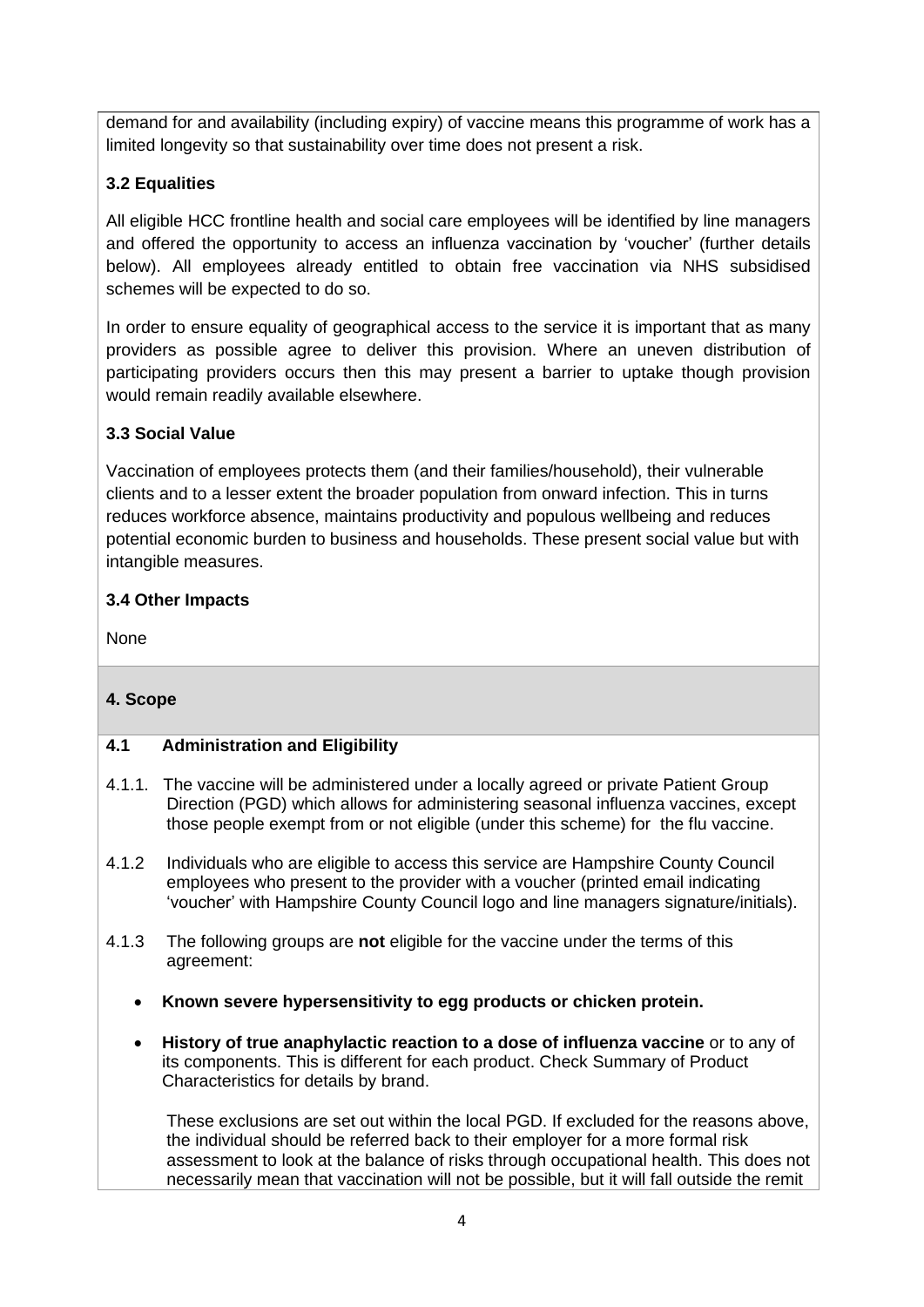of this service.

- **Acute illness at presentation** If this is the case, postpone vaccination until recovered.
- **Individuals who are already eligible for a Flu Vaccination through the NHS England Flu Programme.** This can be identified by the questions asked on PharmOutcomes. If this applies then the Pharmacist should refer to a GP or Pharmacy participating in the NHS commissioned Seasonal Influenza Vaccination Service.
- 4.1.4 Relevant guidelines must be adhered to in order to undertake provision of this service in line with Immunisation against Infectious Disease: The Green Book (2014). See link below: [https://www.gov.uk/government/organisations/public-health](https://www.gov.uk/government/organisations/public-health-england/series/immunisation-againstinfectious-disease-the-green-book)[england/series/immunisation-againstinfectious-disease-the-green-book](https://www.gov.uk/government/organisations/public-health-england/series/immunisation-againstinfectious-disease-the-green-book)
- 4.1.5 Eligible Hampshire County Council employees will be vaccinated between 1<sup>st</sup> September 2018 - 28th February of each year this service is commissioned, as stated in the header of this service specification.
- 4.1.6 Eligible Hampshire County Council employees will be advised of their eligibility by their Employer. Eligible employees will be issued a voucher from their manager with an explanation of the Flu Vaccination process.
- 4.1.7 Once the employee has been confirmed as being eligible for a vaccination, the Provider must ask the employee for their Voucher and look at their ID Badge/HCC letter as this will confirm their eligibility and support evaluation of the initiative.
- 4.1.8 The provider shall ensure that the employee meets the vaccination requirements set out in this service specification and locally as agreed in 4.1.1
- 4.1.9 The Provider shall assess the need and suitability for a presenting Hampshire County Council employee to receive the influenza vaccination in line with the PGD and the inclusion and exclusion criteria contained therein.
- 4.1.10 A full record of the consultation and administration of the vaccine shall be recorded on the PharmOutcomes platform or any other platform offered/provided by this Authority.
- 4.1.11 Eligible employees' consent for vaccination and for sharing the information with Hampshire County Council shall be recorded as part of the record of the vaccination on PharmOutcomes, or any other platform offered/provided by this Authority.
- 4.1.12 The provider shall offer a user-friendly, non-judgmental, client-centred and confidential service.
- 4.1.13 This service shall be made free of charge to the employee at Hampshire County Council's expense.
- 4.1.14 There shall be as few restrictions as possible and therefore the service should be available throughout the provider's opening hours, including Saturdays and Sundays in accordance with the providers' usual opening times.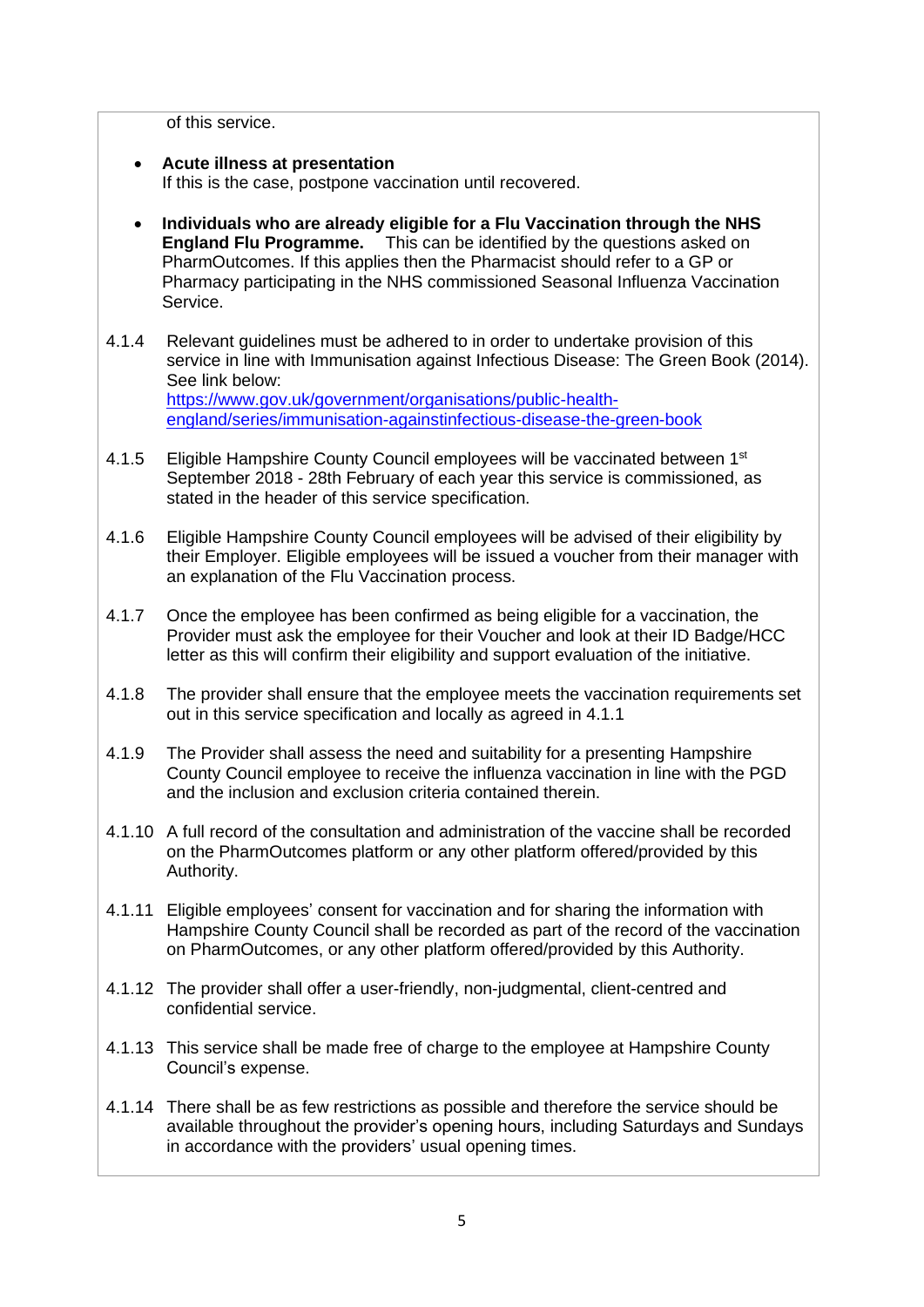### **4.2 Responsibilities of the Provider**

- 4.2.1 The Provider shall ensure that Practitioners involved in the provision of the service have relevant knowledge and are appropriately trained in the operation of the service.
- 4.2.2 The provider shall ensure that participating practitioners meet the competence requirements of the PGD and understand the inclusion/exclusion criteria.
- 4.2.3 To ensure procurement of inactivated influenza vaccination (split virion or surface antigen) through the Provider's established procedures.
- 4.2.4 To ensure that suitable processes are in place to:
	- monitor and maintain the cold chain for the vaccines
	- dispose of used sharps and waste
	- maintain hygiene and has suitable hand washing facilities
	- deal with needle stick injuries and spillages
	- comply with current infection control guidelines
- 4.2.5 To provide a suitable anaphylaxis treatment pack on the premises.
- 4.2.6 To ensure that practitioners providing the service have been offered Hepatitis B vaccination. This is the responsibility of the Provider as the employer.

### **4.3 LPC Agreement**

4.3.1 The Hampshire & Isle of Wight Local Pharmaceutical Committee (LPC) support the proposed programme and have agreed the Service Specification.

### **5. Applicable Service Standards**

- 5.1 Where national standards exist they shall be applied as appropriate and stated in the national standards.
- 5.2 Local standards

# **Training and Accreditation**

- 5.2.1 Providers shall hold appropriate professional membership (for example, Practitioners will be registered with the GPhC or equivalent) and will meet the standards of this specification.
- 5.2.2 The Provider will ensure that any practitioner who is involved in administering a vaccine has successfully completed a training course that meets the requirements of the National Minimum Standards for Immunisation Training (published by the Health Protection Agency).
- 5.2.3 The individuals administering the vaccine shall be suitably trained, as set out in 5.2.2, and deemed competent to do so. The provider must have arrangements in place to ensure the competency of individuals to have skills necessary for administering intramuscular injection, including: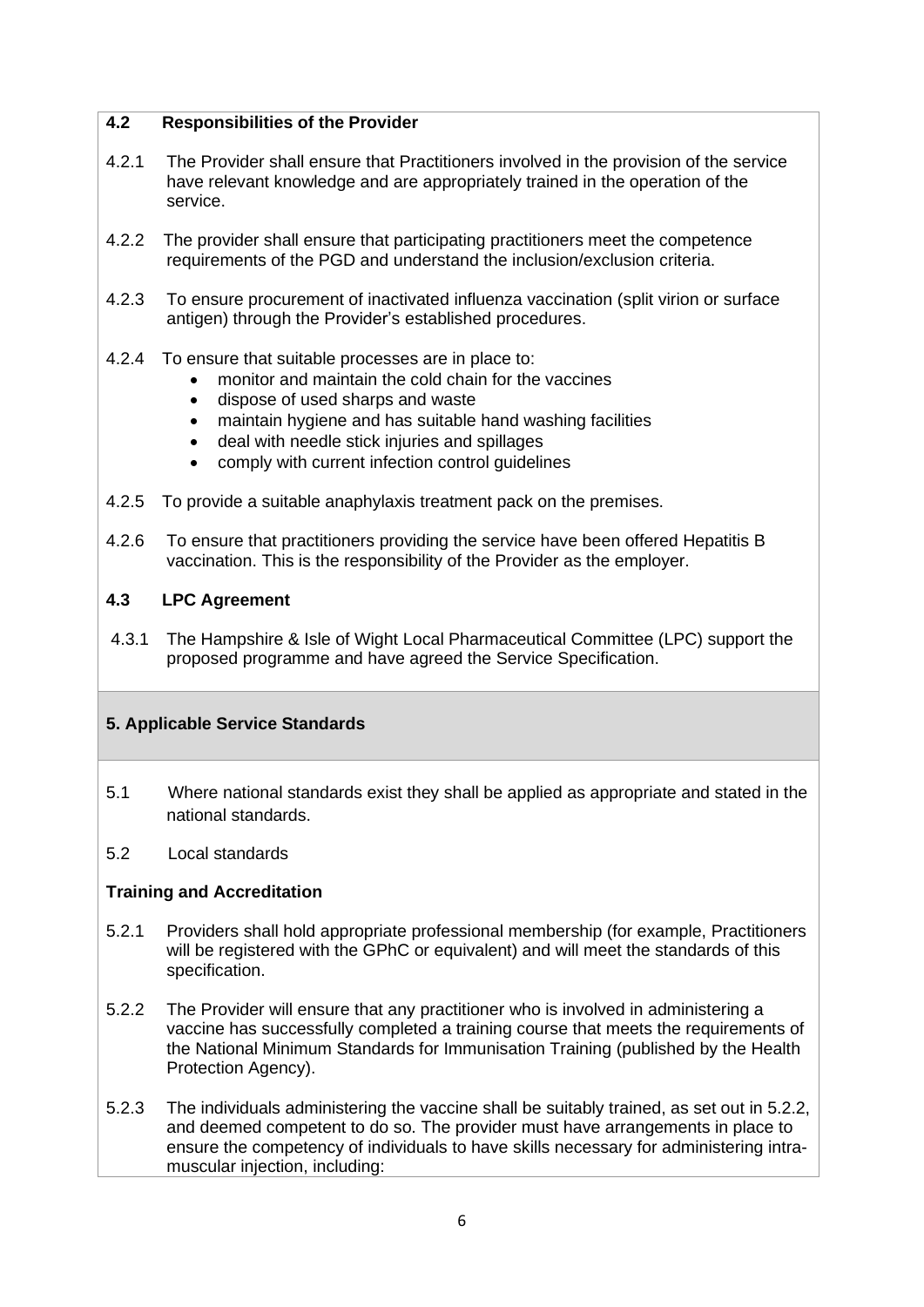- Needle length and needle bevel research findings on the significance of this;
- Body mass and choice of needle length;
- Intramuscular sites and the rationale for this choice:
- How to administer an intramuscular injection, including patient assessment, side effects and contraindications to influenza administration;
- Anaphylaxis recognition and treatment.
- 5.2.4 The Practitioner has completed and passed a recognised Basic Life Support (BLS) training course in the past 12 months, or approved update training. BLS training must be undertaken every 3 years; this can be face to face or via e-learning.
- 5.2.5 The Practitioner can access resuscitation update via e-learning module, PHE elearning module (online immunisation training modules is available Skills for Health Core Learning: <https://corelearning.skillsforhealth.org.uk/local/sfhadmin/login/index.php> and NPA elearning module or approved alternative update training).
- 5.2.6 The Practitioner has signed a copy of a PGD that complies with relevant legislation.
- 5.2.7 Providers should maintain clinical knowledge appropriate to their practice by attending relevant study days, courses and making themselves aware of appropriate literature

# **5.2.8 Premises and equipment**

- 5.2.9 The consultation area or room shall be:
	- clean and not used for storage of any stock (other than stock that is stored in closed storage units or stock that may be used, sold or supplied during a consultation – for example, hand wipes, syringe exchange stock etc.);
	- laid out and organised so that any materials or equipment which are on display are healthcare related; and
	- laid out and organised so that once a consultation begins, the employees' (patient's) confidentiality is respected, and no member of staff who is not involved in the consultation is able to enter the area unless authorised by the practitioner, such authority being given only if the confidentiality of the discussions during the consultation is preserved. Interruptions to the consultation must be kept to a minimum.
- 5.2.10 Vaccinations shall only take place in a consultation room which is large enough to allow:
	- The vaccination to be administered safely;
	- Sufficient workspace to allow for preparatory work, easy access to the sharps container, and easy storage of any paperwork;
	- Immediate access to anaphylaxis pack and anaphylaxis algorithm; In the event of a severe anaphylactic reaction, the pharmacy shall have a facility to call for ambulance assistance immediately without leaving the patient unattended
	- The individual to be vaccinated to, where necessary, remove and store any garments, with privacy and dignity, to allow safe vaccination;
	- The management of any anaphylaxis or patient collapse, including putting a person into the recovery position and/or carrying out Basic Life Support. This may require that the door is opened but in all cases privacy and dignity must be maintained.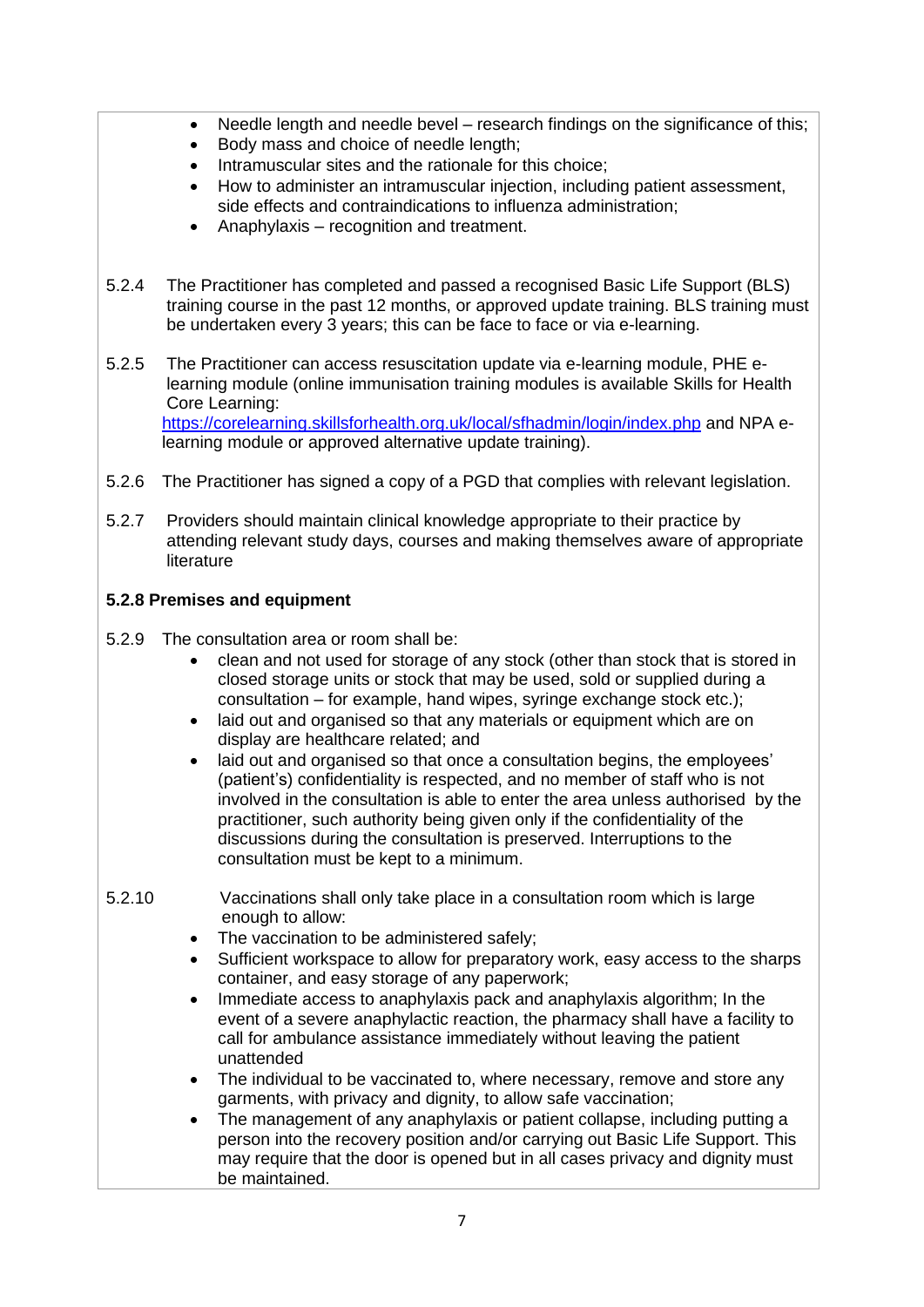- 5.2.11 The Provider shall ensure that a suitable waste contract is in place to ensure the safe disposal of any waste and sharps generated as a result of this service.
- 5.2.12 The Provider shall provide the equipment, at its own cost, required to deliver the scheme, e.g. sharps bins and arrangements for disposal of clinical waste.

# **6. Quality Standards, Performance Measures**

- 6.1 The Provider should review its standard operating procedures and the referral pathways for the service on an annual basis.
- 6.2 The Provider acknowledges that the service is funded by Hampshire County Council Public Health Department.
- 6.3 The Provider can demonstrate that pharmacists and staff involved in the provision of the service have undertaken training relevant to this service.
- 6.4 The Provider participates in any Hampshire County Council Public Health Department organised audit of service provision.
- 6.5 The Provider co-operates with any locally agreed Hampshire County Council Public Health Department led assessment of service user experience.
- 6.6 The Provider can demonstrate that clear and accurate records are kept and agrees to provide the necessary reporting information required by the authority

### **7. Price**

### **7.1 Payment and reimbursement structure**

A fee of £21.93p per quadrivalent seasonal influenza vaccine administered to a frontline health and social care employee working for Hampshire County Council, accessing the service through the eligible staff voucher offer

The vaccine is an integral part of the provision of that service. As such this is an exempt activity under schedule 9 of the VAT act 1994, and there is no requirement to account for any VAT element in the fee.

### **7.2 Claims for payment**

Details of the consultation must be entered on to PharmOutcomes in a timely manner to meet claims deadlines.

Invoices for activity will be automatically generated by PharmOutcomes at the end of each month and processed by Hampshire County Council on a monthly basis.

Claims for activity more than 3 months old will not be paid.